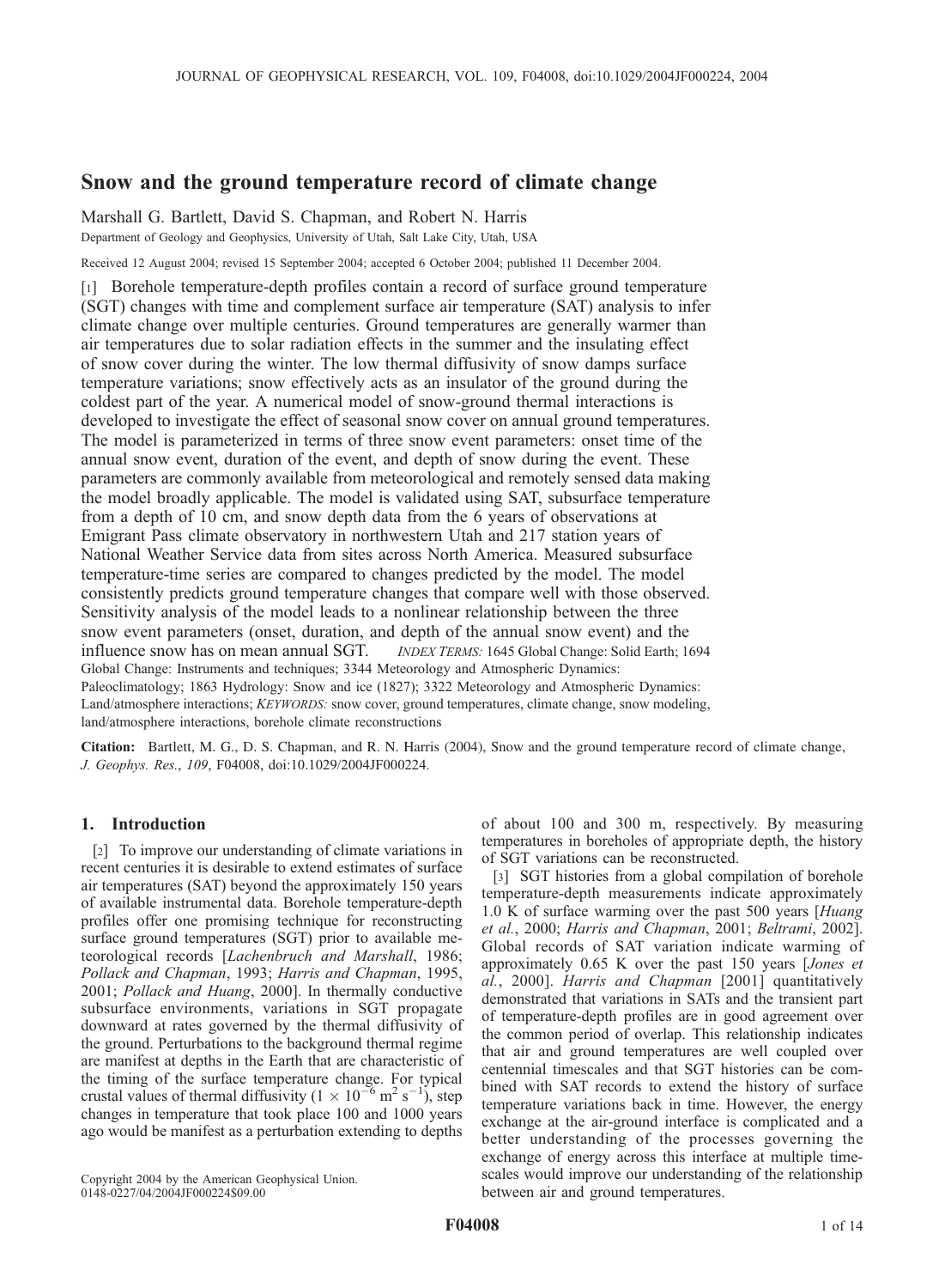[4] One measure of the energy exchange across the airground interface is the difference between air and ground temperatures. If the difference is constant at decadal and longer timescales, then climate change inferred from either SAT analysis or SGT (borehole) analysis should be the same. If the air and ground temperature difference changes with time SAT and SGT analyses could produce contradictory inferences of climate change. Factors that may affect the air-ground temperature difference include annual snow cover, precipitation, solar insulation, land use changes including deforestation, and a variety of microclimatic and biological interactions. At midlatitudes, the difference is largely governed by the differential absorption of solar energy during summer months causing ground temperatures to be warmer than air temperatures [Powell et al., 1988; Putnam and Chapman, 1996]. During the winter when snow is present, the difference between ground and air temperatures is more complicated. Understanding these boundary interactions and their relationship to the difference between air and ground temperatures through time is critical to understanding the coupling between SAT and SGT at multiple timescales.

[5] This study investigates the influence of annual snow cover on differences between mean annual and mean seasonal SAT and SGT. Snow influences the coupling between SAT and SGT by adding a low thermal diffusivity layer between the air-ground interface during the coldest part of the year, effectively insulating the ground and muting its response to extreme air temperatures. We develop a snow-ground thermal model to explore how these factors, in combination with changing timing and duration of snow cover, influence ground temperatures; the model is validated and applied to data from U.S. National Weather Service (NWS) Co-Op sites and from Emigrant Pass Observatory (EPO) in northwestern Utah where we have collected detailed data on the air-ground interface since 1993.

[6] We emphasize at the outset that our focus is on how snow effects ground temperatures. This emphasis is different than that found in most snow models in which the evolution of the state variables of the snow pack are modeled at fine temporal scales; generally such models are more concerned with understanding water storage in snow or in anticipating runoff from a snow pack and require much larger numbers of input parameters than are available from meteorological field sites. In addition, many of the current state-of-the-art snow models include only coarse representations of the underlying ground thermal regime [Essery and Yang, 2001]. Our focus on understanding the ground's thermal state beneath a snow pack at seasonal to annual timescales and over broad spatial regions requires a different approach.

[7] We use a one-dimensional, two layer finite difference model of snow-ground thermal interactions to quantify the sensitivity of the ground's thermal response to three snow event parameters: maximum snow depth, snow event onset time, and snow event duration. These parameters are commonly available from meteorological or satellite data; namely, SAT, snow onset, duration, and snow depth. While our approach neglects some details of the physical processes operating for limited lengths of time within the snow pack (snow melt dynamics, percolation of water through the snow pack, snow stratification, etc.), comparisons of model

output with measured SAT and ground temperatures at a variety of locations in North America suggest that a relatively simple model is capable of capturing the firstorder thermal effects snow has on ground temperatures at longer timescales (seasonal to annual). We start by developing the snow-ground thermal model and investigating its sensitivity to snow event parameters. We then give a brief outline of the data sets used to validate the model, including data from Emigrant Pass Observatory. We conclude by validating our model using air and ground temperature data from EPO and a set of NWS Co-Op sites.

## 2. Snow-Ground Thermal Model

[8] Goodrich [1982] demonstrated that snow-ground thermal interactions can be effectively modeled using a one-dimensional finite difference approximation of the heat equation for a two-layer composite medium consisting of an insulating layer (snow) lying over an infinite half-space of porous, partially saturated rock. We adopt a similar approach here, updated with several advances made since the original Goodrich study. We use a forward finite difference scheme to approximate the solution to the apparent heat capacity formulation of the heat equation. We include latent heat absorption and release in the ground layer of the model via an apparent heat capacity formulation of the heat equation in this layer. Though latent heat exchange in the ground should have no influence on mean annual SGT in temperate locations (the same amount of heat is released as ground freezes in the fall as is absorbed as the ground thaws in the spring), it can have a significant seasonal influence on SGT.

[9] Conductive heat transport through the shallow ground thermal regime responds to temperature changes at the surface and satisfies

$$
C^{4}(T)\frac{\partial T}{\partial t} = \frac{\partial}{\partial z}\left(k\frac{\partial T}{\partial z}\right),\tag{1}
$$

where  $C^4(T)$  is apparent volumetric heat capacity as a function of temperature, T, t is time, z is depth, and k is thermal conductivity. Following Yao and Chait [1993], we use a homographic approximation for the function  $C^4(T)$  in (1) given by

$$
C^{A}(T) = c\rho + L\rho \frac{\partial f(T)}{\partial T},
$$
\n(2)

where the product of the specific heat,  $c$ , and material density,  $\rho$ , is the volumetric heat capacity,  $C, L$  is latent heat, and  $f(T)$  is the homographic function developed by *Yao and* Chait [1993]. This approach has the advantage of spreading the thermal effects of latent heat exchange at the phase transition over a broader temperature region than a Heaviside function, reducing the possibility of missing the latent heat effect under rapidly changing boundary conditions.

[10] We convert (1) into a finite difference equation,

$$
C^{A}\left(T_{j}^{n}\right)\frac{T_{j}^{n+1}-T_{j}^{n}}{\Delta t}=k_{j}\frac{\left(T_{j+1}^{n}-2T_{j}^{n}+T_{j-1}^{n}\right)}{\left(\Delta z\right)^{2}},\qquad(3)
$$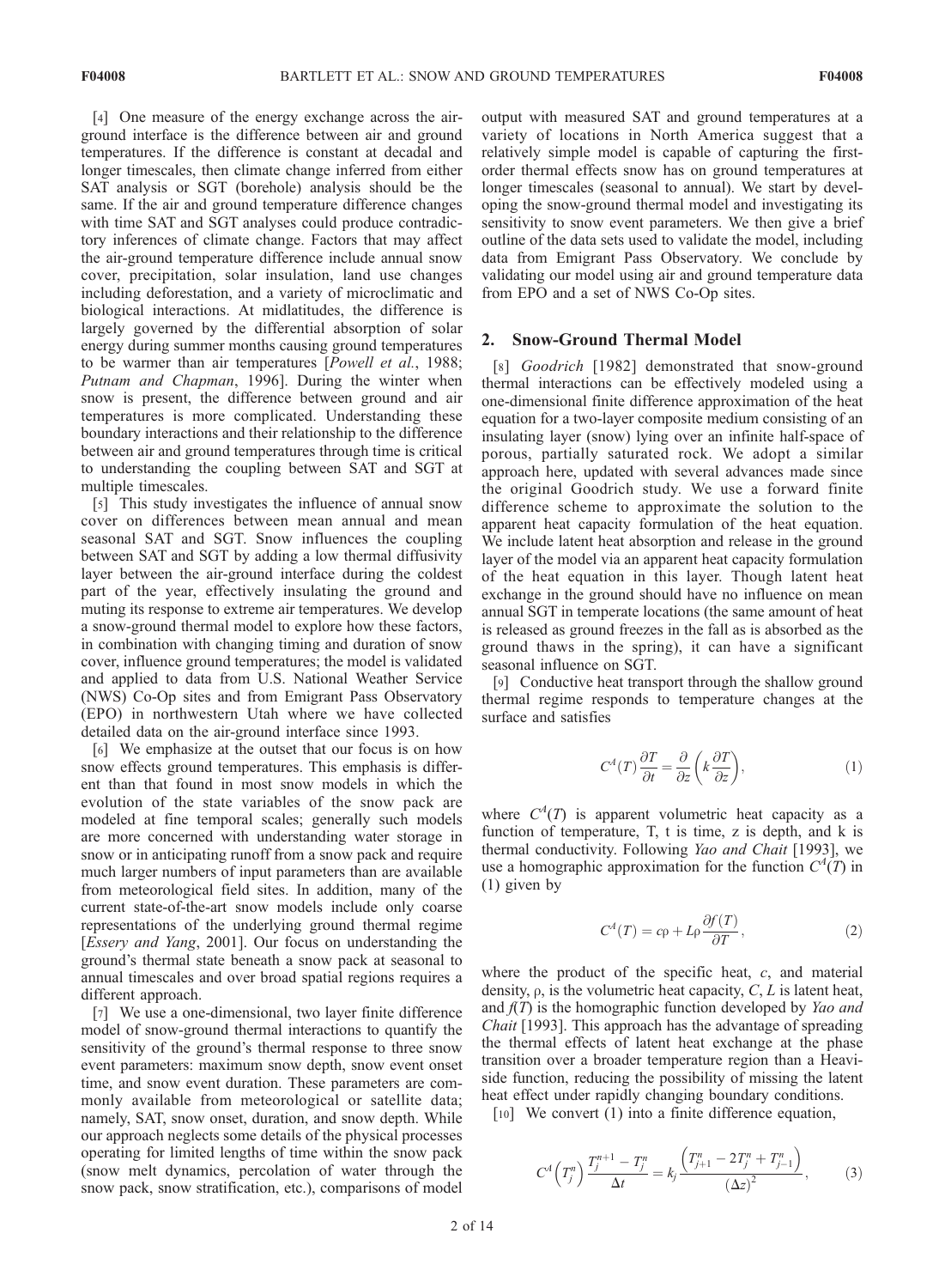| Model Parameter      | Symbol   | Units                                  | Frozen <sup>a</sup>  | Unfrozen <sup>a</sup> |
|----------------------|----------|----------------------------------------|----------------------|-----------------------|
| Thermal conductivity |          | $W m^{-1} K^{-1}$                      | 2.2                  | 0.60                  |
| Density              |          | $kg \, \text{m}^{-3}$                  | 917                  | 1000                  |
| Specific heat        |          | $J \, \text{kg}^{-1} \, \text{K}^{-1}$ | 3400                 | 4182                  |
| Diffusivity          | $\alpha$ | $m^2$ s <sup>-1</sup>                  | $7.1 \times 10^{-7}$ | $1.4 \times 10^{-7}$  |
| Latent heat          |          | $J kg^{-1}$                            | $3.3 \times 10^{5}$  | N/A                   |

Table 1. Stefan-Neumann Problem Parameters

a Values are those for water, as detailed in the text.

and solve for  $T_j^{n+1}$  at the  $n + 1$  time node:

$$
T_j^{n+1} = \frac{k_j}{C^A(T_j^n)} \Delta t \frac{\left(T_{j+1}^n - 2T_j^n + T_{j-1}^n\right)}{\left(\Delta z\right)^2} + T_j^n. \tag{4}
$$

[11] This solution is stable when the temporal and spatial step sizes in each model layer do not violate the inequality

$$
2\Delta t \left(\frac{k}{C^A}\right) < (\Delta z)^2. \tag{5}
$$

[12] Temperature continuity is maintained between the two layers by equating the temperatures at the layer interface. Values of  $\Delta t$  and  $\Delta z$  used in this study are 180 s and 0.05 m, respectively, and satisfy inequality (5). For our application with a distinct contrast in thermal parameters between the ground and snow, this forward explicit method has the advantage of maintaining accuracy in the region of sharp parameter contrasts [Press et al., 1992].

[13] The upper boundary of the model, either the ground surface when no snow is present or the snow surface when snow is present, is set by prescribing temperature at all



Figure 1. Stefan-Neumann freezing solutions. Solution values indicate the time step in the model at which each node passes through the phase change temperature. The modeled solution departs slightly from the analytic solution at larger time values due primarily to the approximation of latent heat contributions. However, the model clearly is a valid approximation of heat conduction in a regime with phase transition.



Figure 2. The snow-ground thermal model input (a) surface air temperature time series and (b) snow event. The temperature fluctuations are based on daily and annual variations at Emigrant Pass Observatory. The diurnal variations are shown at an expanded timescale for clarity (box). The snow event is shown as shaded region and is parameterized in terms of onset time, duration, and maximum snow depth.

temporal nodes corresponding to the surface temperature driving function. The model domain extends 10 m into the ground layer where the annual variation in heat flow is less than 5% of the surface variations and has negligible effect on near surface temperatures on an annual timescale. Consequently, it is adequate to represent the lower boundary with a constant geothermal heat flow value at this depth. For our sensitivity tests the initial condition for all depth nodes is specified by running the model for a year in which all nodes start at the mean of the annual temperature and during which no snow is present. When the model is applied to actual data sets in which a previous years observations are available, the initial condition is set by running the model with the previous year's measured parameters.

[14] To verify both the conductive and latent heat aspects of the model, we apply the model to a two phase Stefan freezing problem following the example of Goodrich [1978]. Four characteristics make the Stefan problem an appropriate test of our model's characteristics: it is purely conductive, it is two layered, it incorporates the effects of latent heat exchange, and it has an analytic solution. Additionally, using the thermal parameters of a media such as water with a relatively high latent heat emphasizes the energy exchange at the phase boundary, making this case an extreme test of the model's ability to handle latent heat effects. We consider a homogenous half-space of material at some constant initial temperature,  $T_i = 2^{\circ}C$ , greater than the temperature of the phase change,  $T_p = 0$ <sup>o</sup>C. For all times,  $t > 0$ , the temperature at the upper boundary,  $T_u = -10$ °C, is set to a value below the phase change. As time advances, a frozen layer forms at  $z = 0$  and begins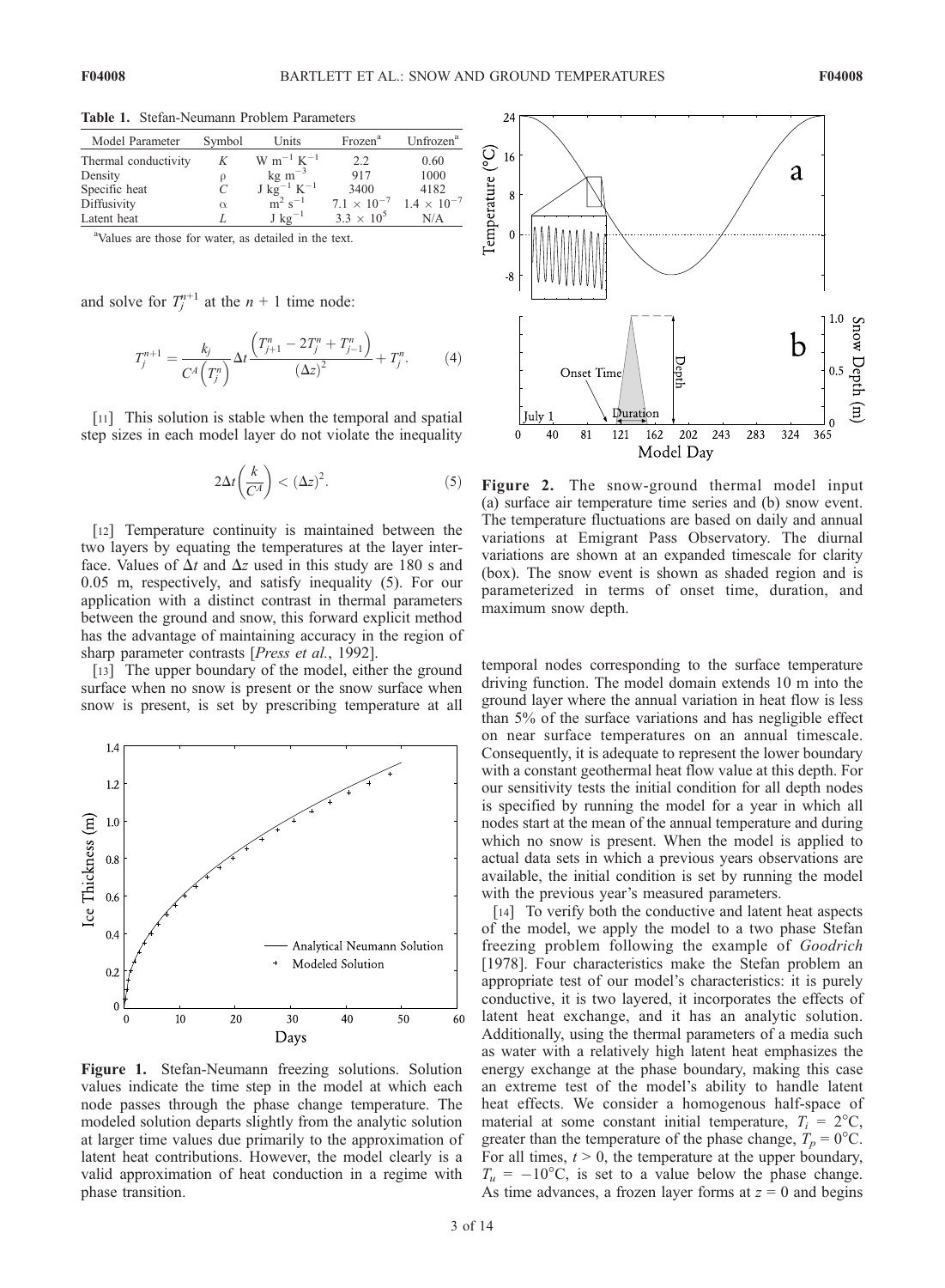Table 2. Summary of Surface Air Temperature (SAT) and Ground Temperature Observations From Emigrant Pass Observatory (EPO), 1993 – 2001

| Observation<br>Period | Maximum SAT, °C | Minimum SAT, °C | Mean SAT, °C | Mean GT, <sup>a</sup> °C | GT-SAT, °C | Estimated<br>Error, °C |
|-----------------------|-----------------|-----------------|--------------|--------------------------|------------|------------------------|
| <b>DJF</b>            | 13.50           | $-17.61$        | $-2.32$      | $-2.41$                  | $-0.09$    | 0.10                   |
| <b>MAM</b>            | 29.14           | $-10.53$        | 8.80         | 11.17                    | 2.37       | 0.00                   |
| <b>JJA</b>            | 36.87           | 0.51            | 22.11        | 26.10                    | 3.99       | 0.00                   |
| SON                   | 33.62           | $-17.37$        | 7.94         | 11.32                    | 3.38       | 0.02                   |
| Dec. 1993-1994        | 36.87           | $-17.61$        | 9.13         | 11.54                    | 2.41       | 0.03                   |
| DJF                   | 16.35           | $-18.13$        | $-0.77$      | $-0.49$                  | 0.28       | 0.30                   |
| <b>MAM</b>            | 23.29           | $-8.56$         | 5.45         | 8.07                     | 2.62       | 0.02                   |
| <b>JJA</b>            | 35.54           | $-1.14$         | 19.04        | 22.77                    | 3.73       | 0.03                   |
| SON                   | 33.72           | 13.04           | 9.20         | 10.81                    | 1.61       | 0.15                   |
| Dec. 1994-1995        | 35.54           | $-18.13$        | 8.23         | 10.29                    | 2.06       | 0.13                   |
| DJF                   | 16.03           | $-21.44$        | $-1.94$      | $-0.83$                  | 1.11       | 0.05                   |
| <b>MAM</b>            | 28.13           | $-7.98$         | 7.12         | 10.13                    | 3.01       | 0.17                   |
| <b>JJA</b>            | 36.95           | 3.94            | 22.05        | 24.87                    | 2.82       | 0.04                   |
| SON                   | 31.14           | $-8.01$         | 12.00        | 16.95                    | 4.95       | 0.22                   |
| Dec. 1995-1996        | 36.95           | $-21.44$        | 9.81         | 12.78                    | 2.97       | 0.12                   |
| DJF                   | $BF^b$          | BF              | BF           | BF                       | BF         | BF                     |
| <b>MAM</b>            | 30.48           | $-8.76$         | 8.20         | 11.20                    | 3.00       | 0.12                   |
| <b>JJA</b>            | 34.54           | 4.29            | 19.69        | 23.96                    | 4.27       | 0.05                   |
| SON                   | 30.87           | $-12.32$        | 8.07         | 12.98                    | 4.91       | 0.06                   |
| Dec. 1996-1997        | $\rm{BF}$       | $\rm{BF}$       | <b>BF</b>    | <b>BF</b>                | $\rm{BF}$  | <b>BF</b>              |
| DJF                   | 9.82            | $-16.40$        | $-2.12$      | $-2.39$                  | $-0.27$    | 0.25                   |
| <b>MAM</b>            | 24.30           | $-14.52$        | 5.83         | 8.12                     | 2.29       | 0.12                   |
| <b>JJA</b>            | 38.41           | 0.00            | 19.96        | 23.98                    | 4.02       | 0.06                   |
| SON                   | 33.74           | $-7.22$         | 8.58         | 12.91                    | 4.33       | 0.18                   |
| Dec. 1997-1998        | 38.41           | $-16.40$        | 8.06         | 10.66                    | 2.59       | 0.15                   |
| <b>DJF</b>            | 13.69           | $-22.23$        | $-2.15$      | $-1.58$                  | 0.57       | 0.18                   |
| <b>MAM</b>            | 28.28           | $-8.72$         | 5.84         | 9.14                     | 3.30       | 0.09                   |
| <b>JJA</b>            | 35.38           | $-0.10$         | 20.42        | 24.21                    | 3.79       | 0.21                   |
| SON                   | 30.55           | $-11.03$        | 7.73         | 13.26                    | 5.53       | 0.20                   |
| Dec. 1998-1999        | 35.38           | $-22.23$        | 7.96         | 11.26                    | 3.30       | 0.17                   |
| DJF                   | 11.25           | $-19.73$        | $-1.11$      | $-0.62$                  | 0.49       | 0.40                   |
| <b>MAM</b>            | 27.33           | $-6.22$         | 6.48         | 9.39                     | 2.91       | 0.11                   |
| <b>JJA</b>            | 34.41           | 4.17            | 20.35        | 23.86                    | 3.51       | 0.30                   |
| SON                   | 32.67           | $-5.89$         | 13.84        | 19.00                    | 5.16       | 2.30                   |
| Dec. 1999-2000        | 34.41           | $-19.73$        | 9.89         | 12.91                    | 3.02       | 0.78                   |
| <b>DJF</b>            | 10.72           | $-15.22$        | $-3.09$      | $-1.81$                  | 1.28       | 2.40                   |
| <b>MAM</b>            | 32.45           | $-8.18$         | 8.78         | 14.19                    | 5.41       | 0.25                   |
| <b>JJA</b>            | 39.08           | 0.21            | 22.09        | 26.35                    | 4.26       | 0.00                   |
| SON                   | 33.38           | $-5.66$         | 13.19        | 18.74                    | 5.55       | 0.30                   |
| Dec. 2000-2001        | 39.08           | $-15.22$        | 10.24        | 14.37                    | 4.13       | 0.74                   |

<sup>a</sup>GT, ground temperature measured at a depth of 10 cm.

b Battery failure during period.

to thicken. Values for model thermal parameters used in the Stefan-Neumann problem are given in Table 1. The model solution is compared to the analytic solution (Figure 1). Crosses indicate the time step at which the phase change passes through each node. In general the comparison is very good, although the model solution departs slightly from the analytic solution at large times. This departure is primarily due to the fact that some latent heat contributions are missed at early times due to the spatial and temporal discretization.

## 3. Sensitivity Tests

[15] Using the snow-ground thermal model, we perform a number of sensitivity tests to investigate the influence of snow events on differences between air and ground temperatures. For these tests we idealize the temperature-time series in terms of two superimposed cosine waves, one with period of 1 year representing the annual cycle and another with a period of 1 day representing diurnal temperature variations (Figure 2a). Note that these idealized cosine waves are only used in our sensitivity studies; in application

of the model to real data sets observed values of temperature are used as model input. Values of the amplitude for both annual and diurnal variations and the mean of the annual cycle in these calculations are based on the meteorological observations at EPO (Table 2) and are representative of a broad range of locations in midlatitudes. For our sensitivity studies synthetic snow events are generated which consist of a linear accumulation to the event's maximum depth followed by a linear ablation to produce a triangular shape (Figure 2b). As with the idealized temperature-time series, in application of the model to real data observed values of the snow depth as a function of time are employed. We investigate the importance of snow event shape by also testing boxcar shaped events in which all the snow appears in a single time step, maintains a constant thickness, and disappears in a single time step. These two end member cases indicate that the sensitivity of the SGT to the shape of the snow event is small relative to the influence of other parameters. This result is consistent with the extremely low thermal diffusivity of the snow layer; even a small amount of snow is sufficient to insulate the ground from sensing diurnal variations in surface air temperature.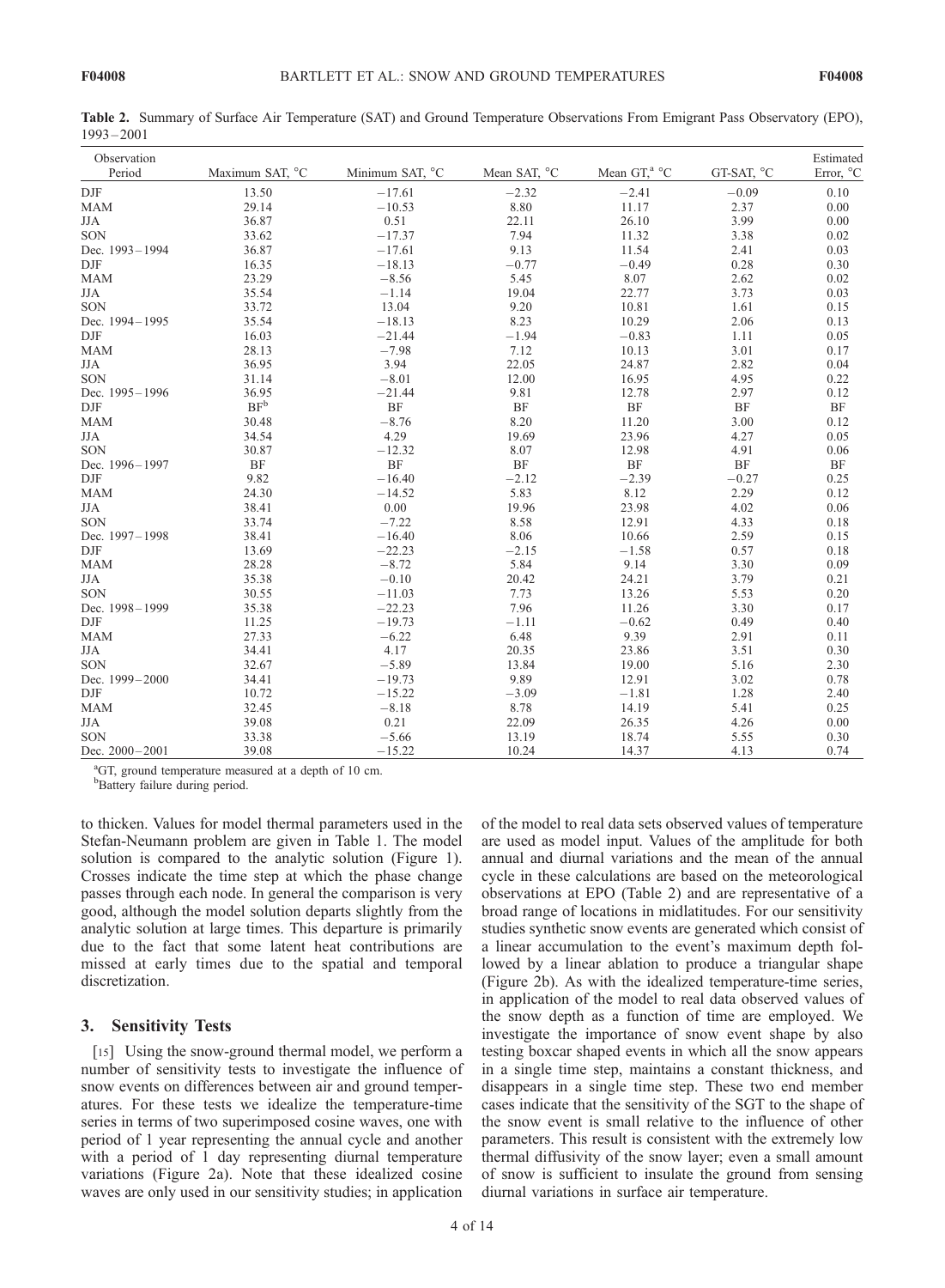

Figure 3. Snow-ground thermal model output. (a) Model output in the absence of a snow event. (b) Model output for a snow event with onset at day 114 and a duration of 35 days (the event in Figure 2). We show temperatures as a function of time for three depths. The snow acts as a blanket, sheltering the ground surface from fluctuations at the boundary of the model. The effect is pronounced at the ground surface and attenuates at greater depths.

[16] In the example illustrated in Figure 2, the onset time at model day 114 (23 October) and duration (35 days) for the synthetic snow event are chosen to illustrate the effects of the phase change in the subsurface. Snow starts to accumulate while the daily mean temperature is  $+4^{\circ}$ C with highs and lows of  $14^{\circ}$ C and  $-6^{\circ}$ C, respectively. When the snow event reaches its maximum depth, daily mean temperature has dropped to  $-6^{\circ}$ C with daily maximum and minimum temperatures of  $4^{\circ}$ C and  $-16^{\circ}$ C, respectively. To simplify the discussion, we neglect the difference between SAT and SGT due to absorbed radiation. This simplification allows us to equate SGT and SAT in the absence of snow. This is a reasonable first-order simplification because solar radiation has its strongest effect in the summer [Putnam and Chapman, 1996]. The contrast in ground temperature response at 0 m due to ignoring the snow event versus incorporating the snow event are illustrated (Figures 3a and 3b, respectively) at an expanded timescale to show the details of heat propagation. The ground temperature is shown at three depths to demonstrate the effect of diffusion in the ground's response to the model's surface driving function. For the snow free case, the  $z = 0$  depth node (Figure 3a), is simply the model's surface driving function which in this case is the synthetic SAT time series (Figure 2a). Temperatures at  $z = 0.5$  m and  $z = 1.0$  m illustrate the attenuation and phase lag associated with conductive media. At 0.5 m depth, diurnal variations are visibly damped and phase shifted, and at 1 m depth diurnal variations are negligible. Mean temperatures for these two

depths during the illustrated period are warmer than mean surface temperatures due to the lag associated with the previous summer's warmer temperature. Note also the reduction in temperatures at  $z = 0.5$  in late November. This temperature drop is due to the effect of latent heat. Prior to this time the temperature is maintained close to  $0^{\circ}$ C while the ground freezes; the relatively abrupt temperature drop indicates that the phase change is complete at this depth.

[17] With the onset of snow and increasing snow thickness, variations in the SAT driving function are increasingly attenuated, both because of the increasing snow thickness, and the low thermal diffusivity of snow relative to ground (Figure 3b). The ground surface  $(z = 0$  m) experiences a damped and lagged version of the temperatures at the snow surface. The net effect of the snow event is to raise the annual mean SGT from  $8^{\circ}$  to  $8.15^{\circ}$ C relative to the snow free case. At  $0.5$  m, the ground is warmed from  $6.82^{\circ}$  to  $7.02^{\circ}$ C and at 1 m depth the ground warms from  $7.66^{\circ}$  to 7.83°C. This example illustrates that even a relatively shortduration snow event can produce a discernible offset in mean annual SGT as well as on temperatures measured at shallow depths within the ground.

[18] To investigate the influence of the maximum snow depth on the average annual ground surface temperature, we fix the duration and onset time of the snow event in our model, and run the model multiple times with different maximum depths of the snow event in each model run. The difference is then taken of the annual mean SGT (at  $z = 0$  m in the ground layer) with the snow event and the annual



Figure 4. Annual air-ground temperature difference as a function of snow depth with changing (a) duration and (b) onset time. After a critical thickness ( $\sim$ 1 m) of snow is reached, increasing snow thickness to values greater than 1 m does not affect the annual surface ground temperature.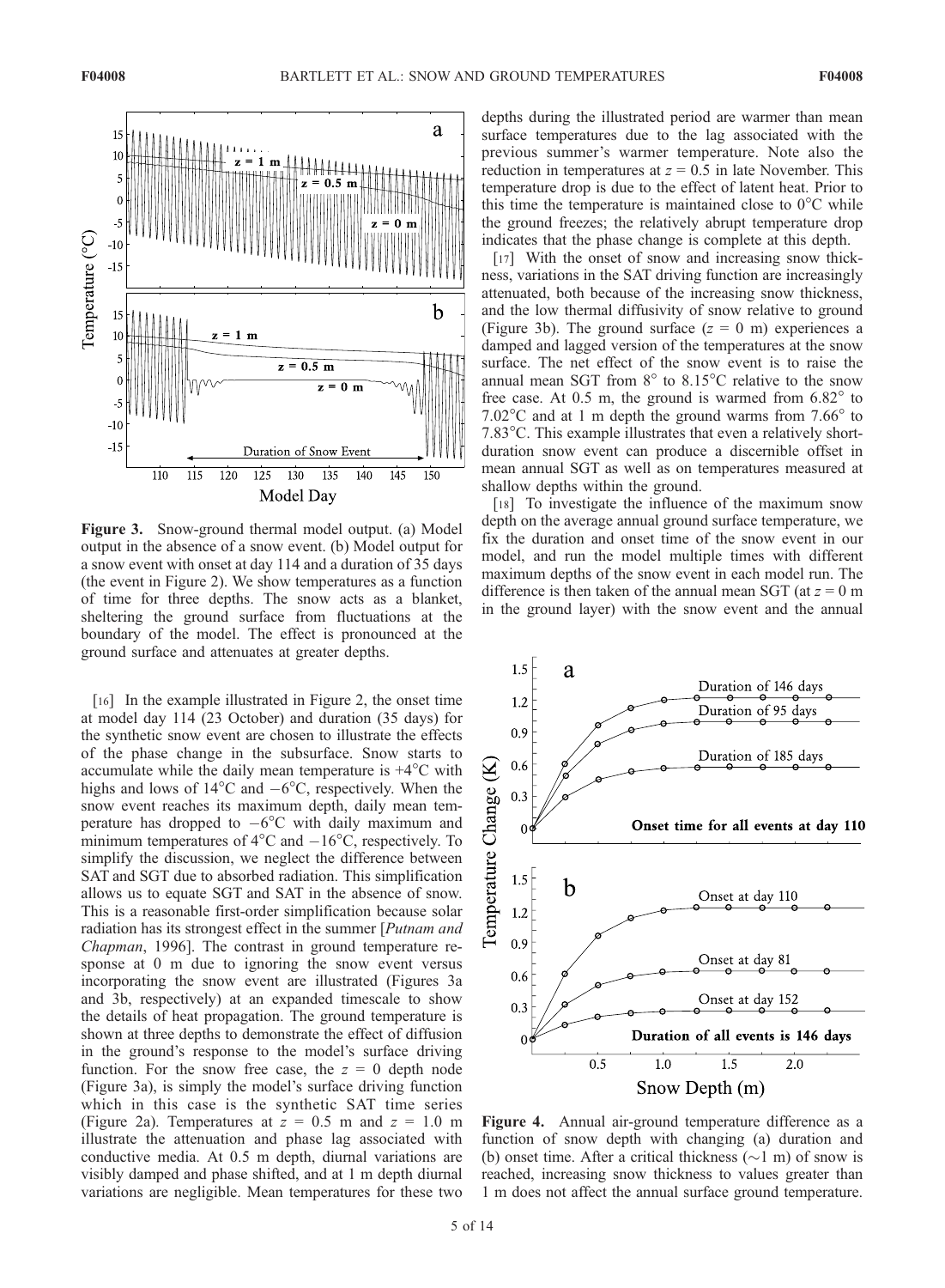mean SGT with no snow present. The value calculated in this way is the influence snow has on mean annual ground temperatures, i.e., the ''snow effect.''

[19] The results of this modeling for three different variations of onset time and three variations of duration are illustrated in Figure 4. These onset and duration parameters are chosen to bracket the largest possible warming from snow events in northwestern Utah (discussed later). Two interesting features are illustrated. First, snow events have the effect of changing the annual mean SGT monotonically for snow thicknesses from 0 to 1 m with little additional influence for thicknesses beyond 1 m. Secondly, the magnitude of the influence varies with the onset time and duration of the event.

[20] After the snow reaches a critical thickness of about 1 m, additional increases in thickness result in no discernable influence on the mean SGT. Essentially, 1 m of snow is sufficient insulation to damp all surface fluctuations with periods less than several months from reaching the ground. This critical thickness of 1 m is remarkably stable with respect to variations in the duration and onset time of the event (Figure 4). This critical thickness value is a function of the snow thermal parameters. Altering these parameters changes the efficiency with which the snow insulates the ground surface, effectively changing the critical thickness of snow.

[21] That some critical thickness of snow should exist can be demonstrated and its approximate value calculated from a simple investigation of the skin depth of snow cover. Recall that for some periodic surface fluctuation conducted into a media skin depth,  $l$ , is defined as

$$
l = \sqrt{\frac{2\alpha}{\omega}},\tag{6}
$$

where  $\alpha$  is the thermal diffusivity and  $\omega$  is the frequency of the surface variation. The skin depth specifies the depth at which the surface fluctuation amplitude is damped to a value of 1/e of its value at the surface. For snow cover with a diffusivity on the order of  $\alpha = 1 \times 10^{-7}$  m<sup>2</sup> s<sup>-1</sup> and a diurnal surface fluctuation ( $\omega = 1.16 \times 10^{-5} \text{ s}^{-1}$ ) the skin depth is a mere 0.1 m. For an annual cycle ( $\omega = 3.1 \times$  $10^{-8}$  s<sup> $-1$ </sup>), the skin depth of the snow cover is 1.7 m. Thus surface fluctuations with periods shorter than that of the annual cycle are effectively damped prior to reaching the ground surface by the presence of even a small amount of snow cover.

[22] The second feature shown in Figure 4 is that the magnitude of the snow effect on ground temperature varies with the onset time and duration of snow cover. Conceptually, if snow covers the ground when the SAT curve is above 0°C, the ground will be cool relative to the case of no snow cover; that is, the snow insulates the ground from the warm air temperatures. If snow covers the ground when SAT curve is below  $0^{\circ}$ C, the ground will remain relatively warm; that is, the snow insulates the ground from the cold air temperatures. The magnitude of the snow effect on ground temperature is a strong function of the SAT curve.

[23] Maximum warming of the ground for the SAT driving function used in these sensitivity tests (and illustrated in Figure 2) occurs at an onset time around 19 October

with duration of 146 days (an event that lasts from 19 October until 14 March). This corresponds to snow coming just before the SAT curve cools through the  $0^{\circ}$ C isotherm and disappears just after the SAT curve warms through the  $0^{\circ}$ C isotherm. For snow events that begin on 19 October, shorter-duration events have a lesser effect on changing the mean annual SGT because the ground is insulated from fewer days of below freezing winter temperatures (Figure 4a). Longer duration events also have less of a warming influence since the insulation during winter days is being negated by snow remaining into the spring when average daily temperatures are above  $0^{\circ}$ C. Altering the onset of the snow event in either direction from 19 October while holding the duration of the snow event fixed results in a reduction of ground warming because the period of time for which the ground is decoupled shifts away from when air temperatures are below  $0^{\circ}$ C to times when they are above freezing (Figure 4b).

[24] Sensitivity of the mean annual SGT as a function of snow event onset and duration for snow thicknesses with a maximum of 1.0 m is illustrated in Figure 5. Simulations are calculated across a grid of 10,000 snow events (100  $\times$  100) with constant spacing in both onset time and duration across a model year. Contours show the difference between the mean annual SGT with snow and the mean annual SAT (SGT without snow). Snow events with an onset near the end of a model year and a duration extending into the next year are accommodated by running three consecutive years with the onset occurring in the second year.

[25] The overall shape and magnitudes of the contours are also sensitive to the mean annual SAT curve, and it is the complex interplay between SAT and the presence or absence of snow that dictates the difference between SAT and SGT. The presence of snow cover can therefore cause both positive (ground warming) and negative (ground cooling) temperature differences. For example, the maximum annual warming of the ground is on the order of 1 K, corresponding to snow events that cover the ground during the period of time for which the SAT is less than  $0^{\circ}$ C (November to March). The 1 K magnitude of ground warming is the difference between the mean annual SAT (mean annual SGT without snow) and the mean annual SGT with snow. Simply put, the snow is insulating the ground from cold air masses. In contrast, for this example the maximum annual cooling of the ground is on the order of 8 K, corresponding to snow events that cover the ground surface for period of time for which the SAT is above  $0^{\circ}$ C. The mean annual SAT for this example is  $8^{\circ}$ C while the snow event effectively holds the SGT at  $0^{\circ}$ C, resulting in a temperature difference of -8 K. In this case the snow is insulating the ground from warm air masses. While this is physically unreasonable on annual timescales (snow cover coming late in the winter or spring and lasting through the summer), minor cooling of the ground can still occur if heavy snow cover comes late in the winter and lasts through much of the spring.

[26] In addition to the annual warming and cooling events illustrated in Figure 5, there is also the possibility that a snow event can have little influence on the mean annual SGT (events that fall near the 0 K contour line). These events are usually centered on the transition of the SAT from mean daily temperatures that are above zero to mean daily temperatures that are below zero and vice versa. If the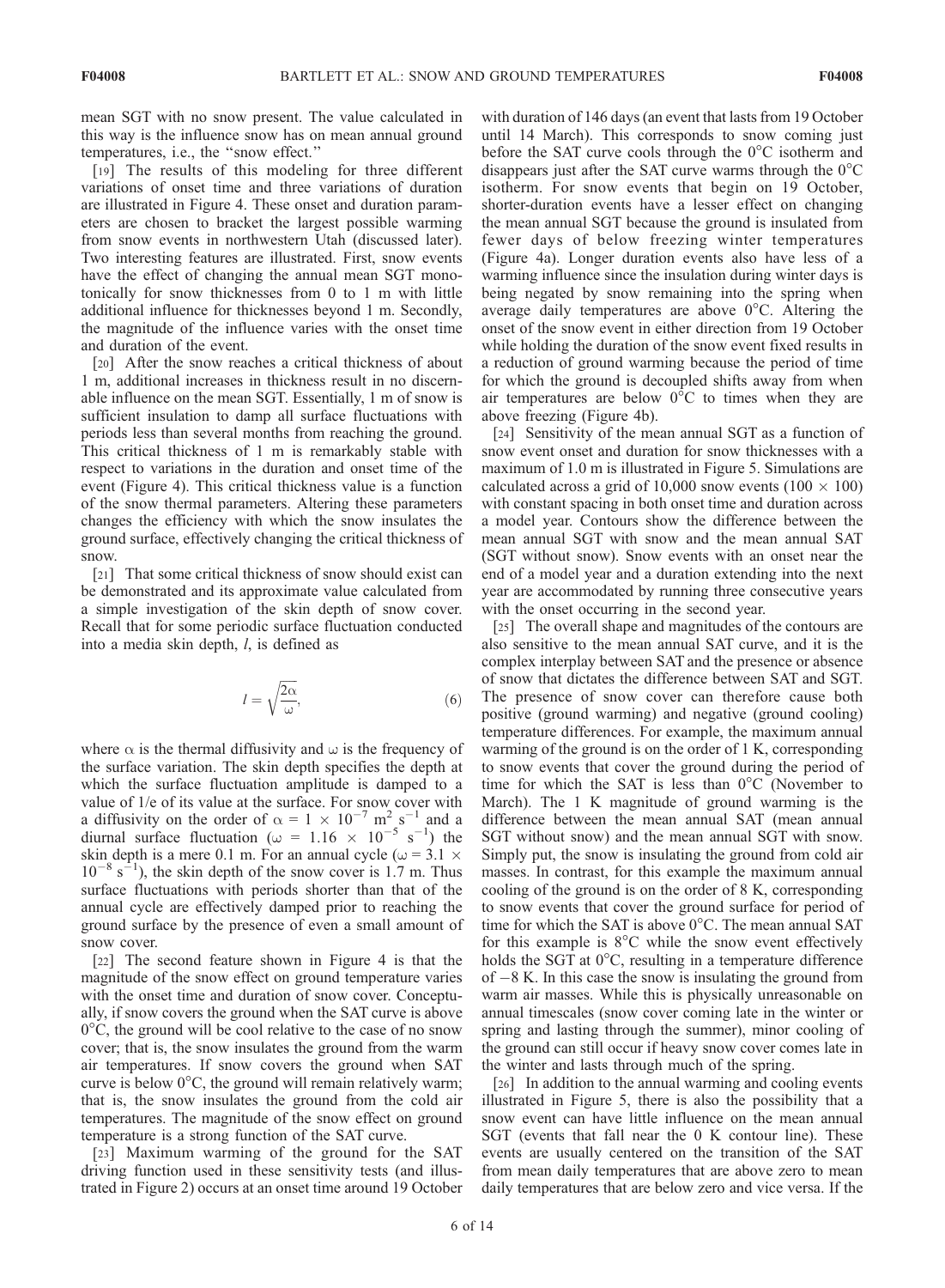

Figure 5. Influence of snow event onset time and duration on annual surface ground temperatures. Contours illustrate the difference in  $\mathrm{^{\circ}C}$  between the average annual surface ground temperature with a snow event and the model driving function (labeled GT here). Filled circles indicate the locations of model runs illustrated in Figure 4. The triangular shaded area is the limits of the parameter space observed at EPO and nearby National Weather Service (NWS) stations in northwestern Utah. The lower plot shows the annual driving function (SAT).

snow event is such that it clips equal amounts of net ground cooling and net ground warming, it is possible that it will leave no discernable signal in the mean annual ground surface temperature. Long-term (decadal to centennial) changes in snow seasonality also may have little net effect on the offset between SGT and SAT if longer duration snow events are accompanied by earlier snow onsets or shortduration events are accompanied by later onsets (effectively moving subparallel to contour lines in Figure 5). Alternatively, annual snow events evolving toward earlier onset times and shorter durations, or later onset times and longer durations, could produce substantial changes in the offset between air and ground temperatures.

[27] The shaded area in Figure 5 encompasses the conditions observed in northwestern Utah based on National Weather Service records over the past 100 years and is included to illustrate the range of the parameter space observed at EPO (see next section). Snow seldom accumulates before 21 October and has generally disappeared by 7 April. Thus maximum warming and cooling of ground temperatures due to snow within this shaded area are a little greater than  $+1$  K and  $-1$  K, respectively for a snow thickness of 1 m.

#### 4. Data Used for Model Verification

[28] An important component of this study involves validating the snow-ground thermal model using observed data. Two data sets are used for this validation. The first data set comes from our climate observatory in northwestern Utah. Understanding the coupling of air and ground temperatures at this site provided the original motivation for the construction of the snow-ground thermal model. Since the site in northwestern Utah was located to minimize many of the complicating factors in air-ground coupling, we also extend our verification test to a set of National Weather Service Co-Op stations from five states in the continental United States.

## 4.1. Emigrant Pass Observatory, Northwestern Utah

[29] Emigrant Pass Observatory (41°30'N, 113°42'W, elevation 1750 m) is located on the southeastern flank of the Grouse Creek Mountains in northwestern Utah, along the eastern edge of the Basin and Range physiographic province. Situated on exposed granitic rock, EPO consists of a standard meteorological observatory installed next to a 150 m deep borehole, GC-1 (Figure 6). Instrumentation at EPO consists of a solar powered Campbell Scientific CR-10 data logger controlling a suite of meteorological instruments and two sets of shallow (1 m) thermistor strings used to measure ground temperatures. The EPO meteorological array includes measurements of air temperature, relative humidity, incoming solar radiation, precipitation, wind speed and direction, and snow depth. Specifics of instrumentation, calibration, and other aspects of the observatory at EPO are detailed by Putnam and Chapman [1996].

[30] The critical data in modeling and validating the snow-ground thermal model are air temperature, ground temperature, and snow depth as a function of time. Air temperatures are measured at a mast height of 2 m with a sample rate of 60 s. A mean value for each 30 min period is stored in memory. Ground temperatures are measured at depths of 2.5, 10, 20, 50, and 100 cm and are also sampled every 60 s with a mean value for each 30 min period stored in memory. Snow depth is sampled every 30 min and the maximum value for each 24 hour period is stored in memory. Thus each 24 hour period consists of 48 measurements for each air and ground thermistor and a single value for mean snow depth.

[31] The range of air and ground temperatures observed at EPO between December 1993 and December 2001 are reported in Table 2. The data are broken into standard 3 month meteorological seasons (DJF, MAM, JJA, and SON). This partitioning allows us to separate seasonal signals within the annual means such as solar radiative heating of the ground surface during the summer [*Putnam* and Chapman, 1996].

[32] Air temperatures at EPO range from  $39^{\circ}$ C to  $-22^{\circ}$ C (Table 2). The annual mean SAT at the site varies between 10.24 °C and 7.96 °C. Maximum annual temperatures range from  $39.08^{\circ}$ C to  $34.41^{\circ}$ C, while minimum temperatures range from  $-21.44^{\circ}\text{C}$  to  $-15.22^{\circ}\text{C}$ . Mean annual ground temperatures at a depth of 10 cm range from  $14.37^{\circ}$ C to 10.29°C. Ground temperatures have magnitudes in the summer months as much as 5 K warmer than SAT values for the same period due to incident solar radiation. When ground temperatures are compared with SAT values at EPO, they show phase lag, diminished peak-to-peak amplitude, and frequency attenuation consistent with a conductive thermal regime. Furthermore, decadal changes in subsurface temperature track decadal changes in SAT records from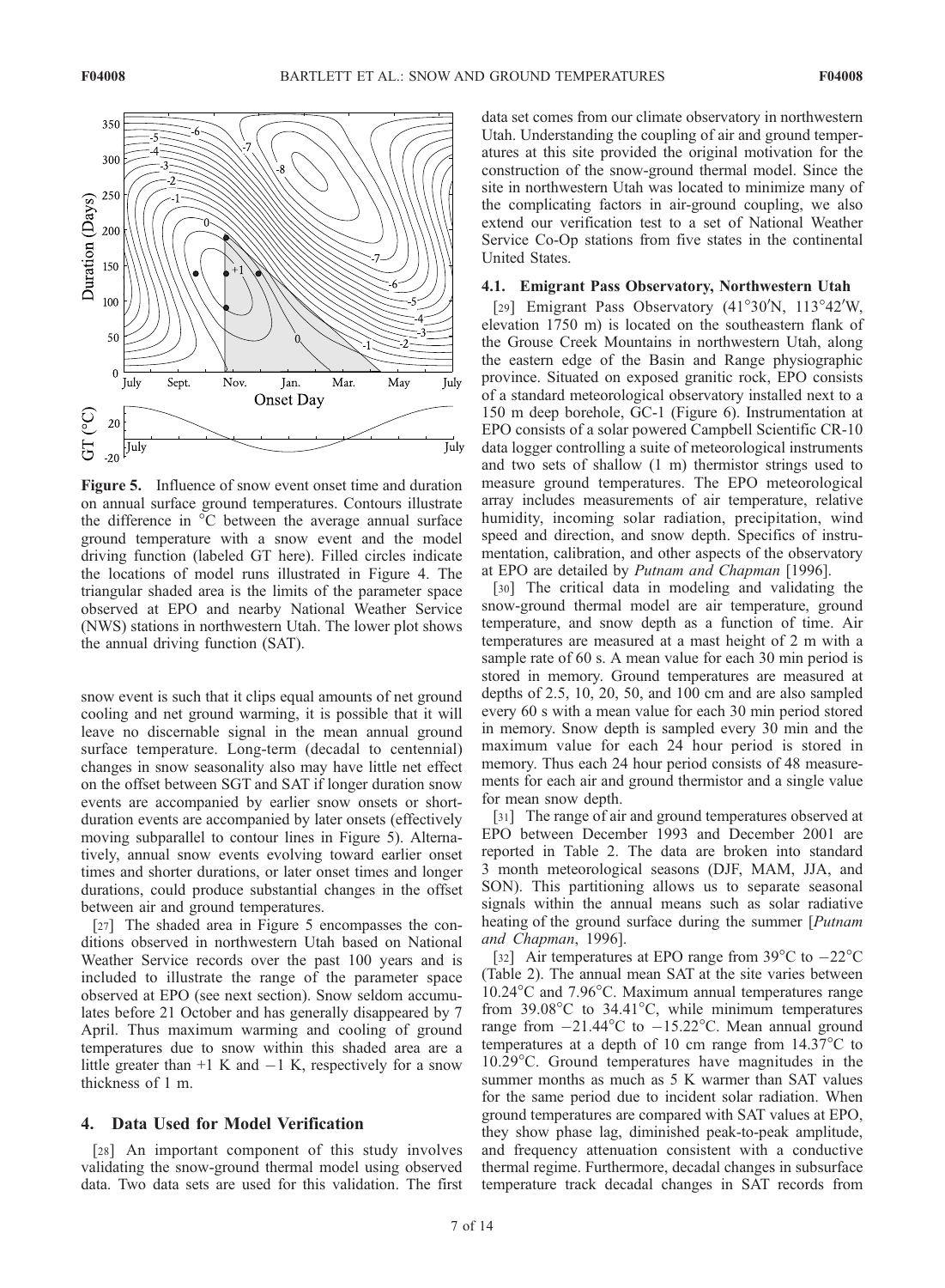

Figure 6. EPO, northwestern Utah, USA. Inset shows location of EPO. Meteorological instruments include temperature sensors (center), solar radiation (upper left), wind speed and direction (upper right), and an acoustic snow depth gauge (far right). The borehole (GC-1) is visible in the lower left (white PVC pipe).

nearby meteorological stations indicating that heat transfer in the subsurface is dominated by conduction [Chapman and Harris, 1993].

[33] Two sources of error influence the numbers in Table 2, the precision of the ground thermistors and the

distribution of sensor failures and missing data. Thermistor precision is 5 mK providing a lower bound to the error estimates for ground temperatures [Putnam and Chapman, 1996]. We estimate the error associated with missing data points by utilizing the first year, in which no data were lost. From this year we remove an arbitrary period of data and refill the gap using an augmented nearest-neighbor interpolation algorithm [Bartlett, 2001]. Seasonal means between the original and interpolated data are then compared. This process is repeated using different time sections and the statistics of the error are calculated. After repeating this procedure numerous times for different lengths of interpolation, we arrived at a mean error associated with each length of data gap. The expected error in the seasonal mean for the interpolation of a single missing data point (one 30 min reading) is less than  $1 \times 10^{-6}$  K with a standard deviation of less than  $1 \times 10^{-3}$  K. For a section of missing data 150 points long (slightly more than 3 days of missing data) the expected error of any single point within the interpolation is about  $6 \times 10^{-6}$  K with a standard deviation of  $5 \times 10^{-3}$  K. Final errors are assigned to seasonal and annual means in Table 2 by summing the expected error and two standard deviations of each missing point over all the missing data. Reported errors indicate a 95% confidence interval for the reported mean.

[34] Table 3 summarizes the snow data at EPO. Recorded snow events range from winters during which no snow was recorded at the site (1993 – 1994, 1999 – 2000) to winters during which snow was present in excess of 112 days. Snow events during 1996–1997 were only partially recorded due to battery failure of the station that year. A problem with the snow sensor caused data loss during the 1997–1998 and 2000– 2001 snow seasons. The three available snow seasons from EPO are illustrated in Figure 7. The 1994–1995 season (event A) begins in the late fall and lasts until early spring. The  $1995 - 1996$  and  $1998 - 1999$  seasons (events B) and C, respectively) do not begin until midwinter and last until early spring. The maximum snow depth of event C is only about 0.15 m compared to nearly 0.30 m for both events A and B. Accumulation patterns also vary from year to year; event A shows a gradual accumulation to the maximum snow depth followed by a rapid ablation of snow, while event B shows a rapid build up, followed by a more gradual ablation.

## 4.2. NWS Co-Op Stations

[35] In addition to the data from EPO, we apply the snowground thermal model to data from 23 National Weather

| Snow Year          | Event Label | Snow Onset      | Duration, days | Maximum Depth, cm |
|--------------------|-------------|-----------------|----------------|-------------------|
| June 1993 – 1994   |             | $\cdots$        | 0              | 0.0               |
| June 1994–1995     | А           | 2 Nov. 1994     | 112            | 29.7              |
| June $1995 - 1996$ | В           | 16 Jan. 1996    | 60             | 33.6              |
| June 1996–1997     |             | BF <sup>a</sup> | <b>BF</b>      | BF                |
| June 1997–1998     |             | SF <sup>b</sup> | <b>SF</b>      | <b>SF</b>         |
| June 1998–1999     |             | 20 Jan. 1999    | 42             | 14.6              |
| June $1999 - 2000$ |             | $\cdots$        | 0              | 0.0               |
| June $2000 - 2001$ |             | <b>SF</b>       | <b>SF</b>      | <b>SF</b>         |

Table 3. Snow Data From EPO

a BF, battery failure.

<sup>b</sup>SF, snow sensor failure.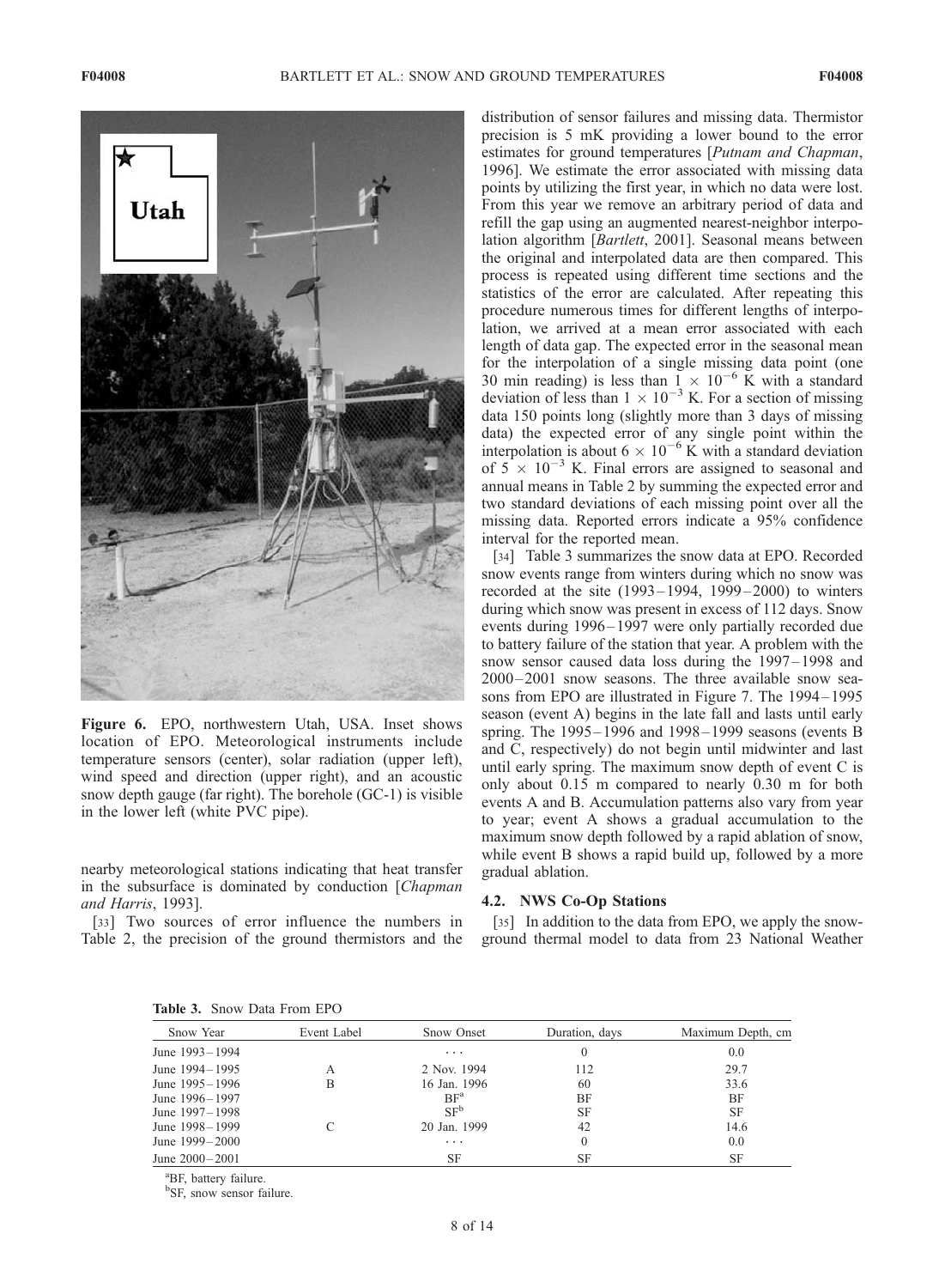

Figure 7. Snow events at EPO. Dates are given in calendar months; each tick on the time axis represents 1 week. Events are labeled A, B, and C. Information about each event is given in Table 3.

Service Co-Op stations located in five states (Alaska, Utah, Idaho, New York, and Maine); 217 station years with ground temperature observations are available from these sites. Station identification numbers and locations (latitude and longitude and elevation) for the NWS stations used in this study as well as the years of data used from each station are given in Table 4. Observations at each site include maximum and minimum daily air temperature, daily snow depth, and maximum and minimum daily ground temperature observed at 10 cm depth. Locations were chosen to represent a diversity of ground surface conditions (ranging

from bare soil to tall grass cover), a diversity of soil types (coarse grained sands to loamy soils) and a wide range of seasonal snow and surface air temperature conditions. Years of record within the data set range from 1982 through 2003 with annual snow cover lasting less than a week to as long as 210 days. Thermal parameters for the snow and soil at each site are not available; instead, values representative of typical soils and snow packs are used in this study. The same thermal parameters are used for all NWS sites while a separate set of ground parameters representative of granite is used in modeling EPO (Table 5).

## 5. Model Verification

#### 5.1. Emigrant Pass Observatory, Northwestern Utah

[36] We first test our model against observations of air and ground temperature collected at EPO. Putnam and Chapman [1996] demonstrated that a significant fraction of the difference between annual SAT and SGT at EPO is best understood in terms of solar radiation between March and November. During the summer the ground temperature may be 5 K warmer than the air temperature (Table 2), with a mean warm season temperature difference of 3.78 K. By contrast, the difference between DJF ground and air temperatures for the year in which no snow is present is remarkably small with a cold season difference of just  $-0.09$  K. The magnitude of the annual offset at EPO from October 1993 to October 1994, a year when no snow accumulated, is approximately 2.5 K [Putnam and Chapman, 1996]. While radiation is the dominant cause of the difference between air and ground temperatures at the site, long-term variations in snow seasonality are more likely to affect the coupling between air and ground temperature on the timescale of decades to centuries relevant to borehole climatic studies.

[37] In order to isolate the influence of snow, from the effects of solar radiation, we examine the difference between mean observed and snow-ground thermal model predicted ground temperature for the time period when snow is on the ground. Mean observed ground temperatures

Table 4. National Weather Service (NWS) Stations Used in This Study

| NWS Co-Op Station               | $Co-Op$ ID | State     | Latitude, deg | Longitude, deg | Elevation, m | Years                                       |
|---------------------------------|------------|-----------|---------------|----------------|--------------|---------------------------------------------|
| Aberdeen Exp. Stn.              | 100010     | ID        | 42:57         | $-112:50$      | 1342.6       | $1982 - 1990$ , $1992 - 2003$               |
| Buhl No. 2                      | 101220     | ID        | 42:36         | $-114:45$      | 1158.2       | 1998                                        |
| Craigmont                       | 102246     | ID        | 46:14         | $-116:29$      | 1143.0       | 1982-1983, 1987-1992, 1994-1995             |
| Emmett 2 E                      | 102942     | ID        | 43:51         | $-116:28$      | 728.5        | $1992 - 1993$ , $1995 - 2001$               |
| Moscow Univ. of ID              | 106152     | ID        | 46:43         | $-116:58$      | 810.8        | 1993-1996, 1998-2003                        |
| Parma Exp. Stn.                 | 106844     | ID        | 43:48         | $-116:57$      | 698.0        | 1983, 1985, 1987-1995, 1997, 2002           |
| Rexburg BYU ID                  | 107644     | ID        | 43:48         | $-111:47$      | 1511.8       | 1983, 1986-1988, 1990-1991                  |
| Sandpoint Exp. Stn.             | 108137     | ID        | 48:18         | $-116:33$      | 640.1        | 1990, 1992-1993                             |
| Twin Falls 6 E                  | 109303     | ID        | 42:33         | $-114:21$      | 1207.0       | $1982 - 1996$                               |
| Caribou Munc. Airport           | 171175     | ME        | 46:52         | $-68:02$       | 190.2        | $1982 - 1993$ , 1999, 2001 - 2002           |
| Canton 4 SE                     | 301185     | <b>NY</b> | 44:35         | $-75:07$       | 136.6        | $1982 - 2002$                               |
| Geneva Research Farm            | 303184     | <b>NY</b> | 42:53         | $-77:02$       | 218.8        | 1982-1988, 1990, 1992-1993, 2003            |
| Ithaca Cornell Univ.            | 304174     | <b>NY</b> | 42:27         | $-76:27$       | 292.6        | 1982-1993, 1996, 1998-2000, 2002-2003       |
| Valatie 1 N                     | 308746     | <b>NY</b> | 42:26         | $-73:41$       | 91.4         | 1983-1988, 1990, 1997-2000, 2002            |
| Logan SW Exp. Farm              | 425194     | UT        | 41:40         | $-111:53$      | 1368.6       | 1982, 1984-1995, 1998                       |
| Richfield Radio KSVC            | 427260     | UT        | 38:46         | $-112:05$      | 1615.4       | 1989-1991, 1994, 1996-1999, 2002-2003       |
| St. George                      | 427516     | UT        | 37:06         | $-113:34$      | 844.3        | 1989                                        |
| Salt Lake International Airport | 427598     | UT        | 40:47         | $-111:58$      | 1287.8       | 1982-1990, 1992-1994, 1996, 1999, 2001-2002 |
| Central No. 2                   | 501466     | AK        | 65:34         | $-144:46$      | 280.4        | 2002                                        |
| Trapper Creek 7 SW              | 509398     | AK        | 62:16         | $-150:25$      | 129.5        | 2003                                        |
| Two Rivers                      | 509489     | AK        | 64:52         | $-146:57$      | 184.4        | 2002                                        |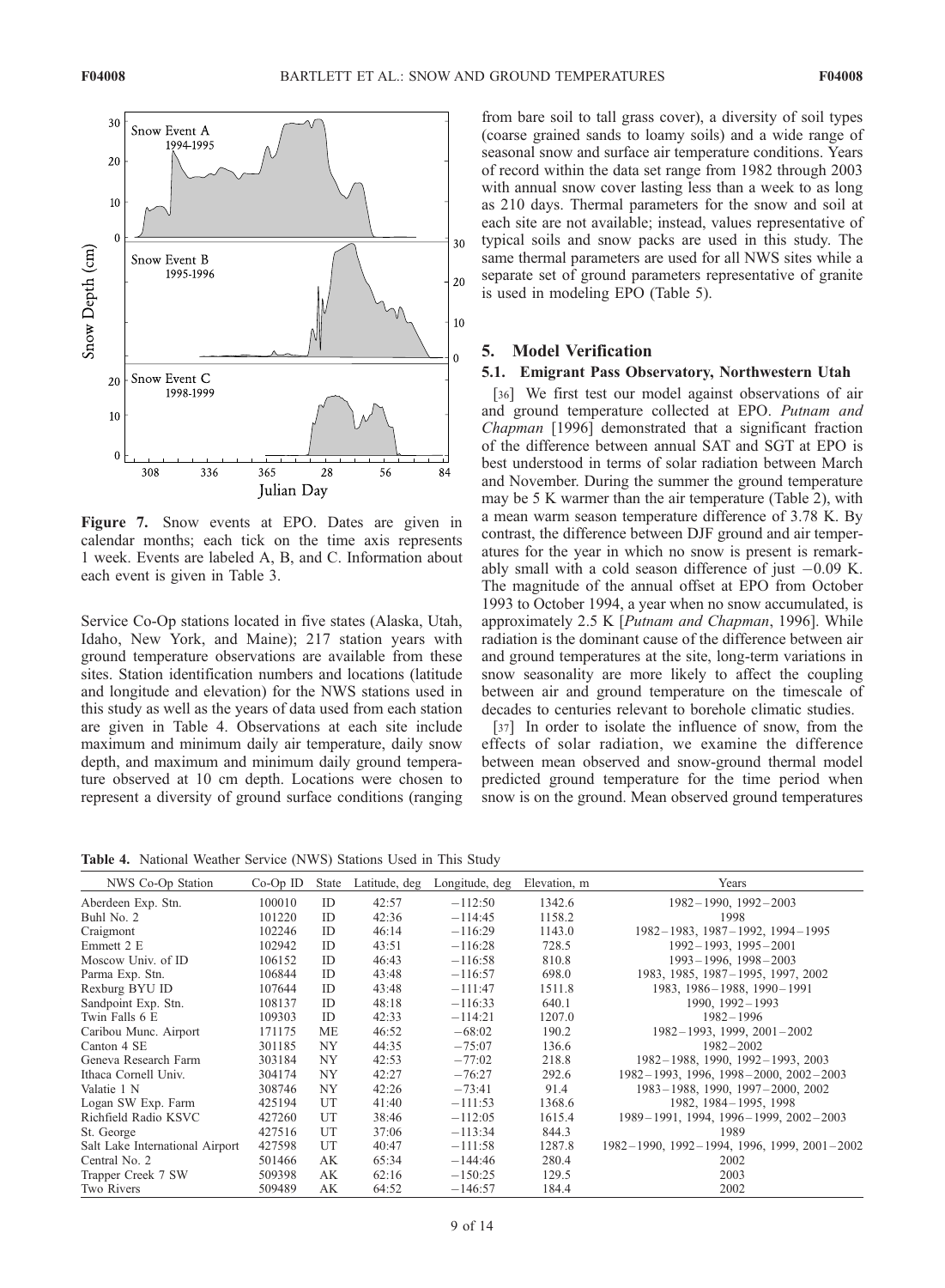| Model Parameter          | Svmbol | Units                               | Subsurface NWS <sup>a</sup> | Subsurface EPO <sup>b</sup> | Snow                 |
|--------------------------|--------|-------------------------------------|-----------------------------|-----------------------------|----------------------|
| Thermal conductivity     |        | $W$ m <sup>-1</sup> K <sup>-1</sup> | $_{0.8}$                    | 4.4                         | 0.25                 |
| Density                  |        | $\text{kg m}^{-3}$                  | 1350                        | 2750                        | 300                  |
| Specific heat            |        | $K^{-1}$<br>$kg^{-1}$               | 1000                        | 750                         | 2090                 |
| Latent heat <sup>d</sup> |        | $kg^-$                              | 100,000                     | 9900                        | NA                   |
| Thermal diffusivity      |        | $m^2$ s <sup>-1</sup>               | $5.9 \times 10^{-7}$        | $.1 \times 10^{-6}$         | $3.9 \times 10^{-7}$ |

Table 5. Snow-Ground Thermal Model Parameters

<sup>a</sup>Subsurface parameters are representative of sandy loams and are employed in modeling NWS site [*Abu-Hamdeh and Reeder*, 2000].

<sup>b</sup>Subsurface parameters are appropriate for granite and match the values used by Putnam and Chapman [1996].

Snow parameters are representative of midlatitude snow packs [Sturm et al., 1997; Yen, 1981].

Latent heat is based on a 3% porosity of granite and the latent heat of water.

at 10 cm depth over these time periods are given in Table 6. We use observations from 10 cm depth because this thermistor gives the most reliable values and this depth is consistent with data available from the NWS sites.

[38] Figure 7 and Table 6 illustrates the range of observed snow events at EPO. The snow-ground thermal model is illustrated in Figure 8 using the early 1999 EPO snow event (event C in Table 6 and Figure 7). The upper panel illustrates the measured SAT values at the site which are used as the surface driving function in the model. The second panel is the observations of snow depth as a function of time which forms the second model input. Ground temperature observations are made at 10 cm depth in the granite and are compared in the third panel of Figure 8 to the model output ground temperatures at the same depth. The final panel highlights the differences between observed and modeled ground temperatures at 10 cm depth.

[39] Figure 8 illustrates several features of snow's influence on ground temperatures and the model's ability to simulate ground temperatures in the presence of snow. First, the presence of even a relatively small amount of snow cover is sufficient to damp high-frequency surface temperature fluctuations from entering the ground. This observation is consistent with snow having diffusivity much smaller than that of the granite at EPO. Second, the temporal evolution of the snow pack's thermal diffusivity is clearly seen in the difference between the observed and modeled ground temperatures. Since the model employs a fixed diffusivity value for the snow pack throughout the duration of the event, any alteration of the real snow's diffusivity manifests itself as an offset between the observed and modeled results. In the first half of the snow event, such an offset is clearly present; the positive value of the difference between observed and modeled ground temper-

atures during this period suggests that the diffusivity of the model's snow pack is too high. Freshly fallen snow would likely have a lower diffusivity than that used in the model due to greater air content prior to compaction. In mid-February, the model and the observations begin to agree much more closely. This follows a period in the SAT record of a few days of warmth followed by several days of much colder temperatures. These conditions could lead to thermally driven compaction of the snow pack, a process which would remove some of the snow's pore space, effectively altering the real snow cover's diffusivity to a value much closer to that used in the modeling. After this period, differences between the observed and modeled ground temperatures are effectively zero. The model fit for the early portion of the snow season can be improved by decreasing the thermal diffusivity from 3.9  $\times$  10<sup>-7</sup> to  $3.5 \times 10^{-7}$  m<sup>2</sup> s<sup>-1</sup>. However by doing so, misfit in the latter portion of the snow year is increased. Because the thermal parameters of the evolving snow pack are rarely known in detail, for our analysis we have chosen a midrange value of thermal diffusivity representative of the majority of observations of seasonal snow cover [Sturm et al., 1997].

[40] Finally, the role of radiative heating of the ground surface as a warm season phenomenon is illustrated by a comparison of the difference between observed and modeled ground temperatures prior to and immediately after the snow event. Prior to the event, the mean difference is effectively zero suggesting that the ground is responding only to the driving SAT. After the snow event the difference between observed and modeled ground temperatures is decidedly positive suggesting there is additional energy input into the ground which is not represented in the model. This switch is principally a result of direct radiant heating of the ground. Radiant heating of this kind accounts for the

Table 6. Comparison of Snow-Ground Thermal Model Results and Surface Ground Temperature Observations for Snow Events at EPO

|                            |                            |                   |                                     |                                | Event                           |                            |                                 | Annual                     |             |                                 |
|----------------------------|----------------------------|-------------------|-------------------------------------|--------------------------------|---------------------------------|----------------------------|---------------------------------|----------------------------|-------------|---------------------------------|
| Snow<br>Event <sup>a</sup> | Dates                      | Duration,<br>davs | $\mu$ <sub>obs</sub><br>$^{\circ}C$ | $I_{\text{calc,NS}}$<br>$\sim$ | Calculated<br>Snow<br>Effect. K | Model<br>Snow<br>Effect. K | Calculated<br>Snow<br>Effect. K | Model<br>Snow<br>Effect. K | Difference, | Estimated<br>Error <sup>c</sup> |
|                            | 2 Nov. 1994–22 Feb. 1995   | 112               | $-0.91$                             | $-2.15$                        | .24                             | 1.25                       | 0.38                            | 0.38                       | 0.00        | 0.06                            |
| B                          | 16 Jan. 1996–16 March 1996 | 60                | $-0.11$                             | $-1.34$                        | .23                             | 0.74                       | 0.20                            | 0.12                       | 0.08        | 0.10                            |
|                            | 20 Jan. 1999–3 March 1999  | 42                | $-0.51$                             | $-1.66$                        | . 15                            | 0.86                       | 0.13                            | 0.10                       | 0.03        | 0.04                            |

a Snow event labels are given in Table 3.

 ${}^bT_{\text{calc,NS}}$  is the calculated mean temperature at 10 cm assuming no snow was present for the period of time associated with the labeled event. Estimated error is based on missing data from the ground temperature observations  $(T_{obs})$  and indicates the 95% confidence interval.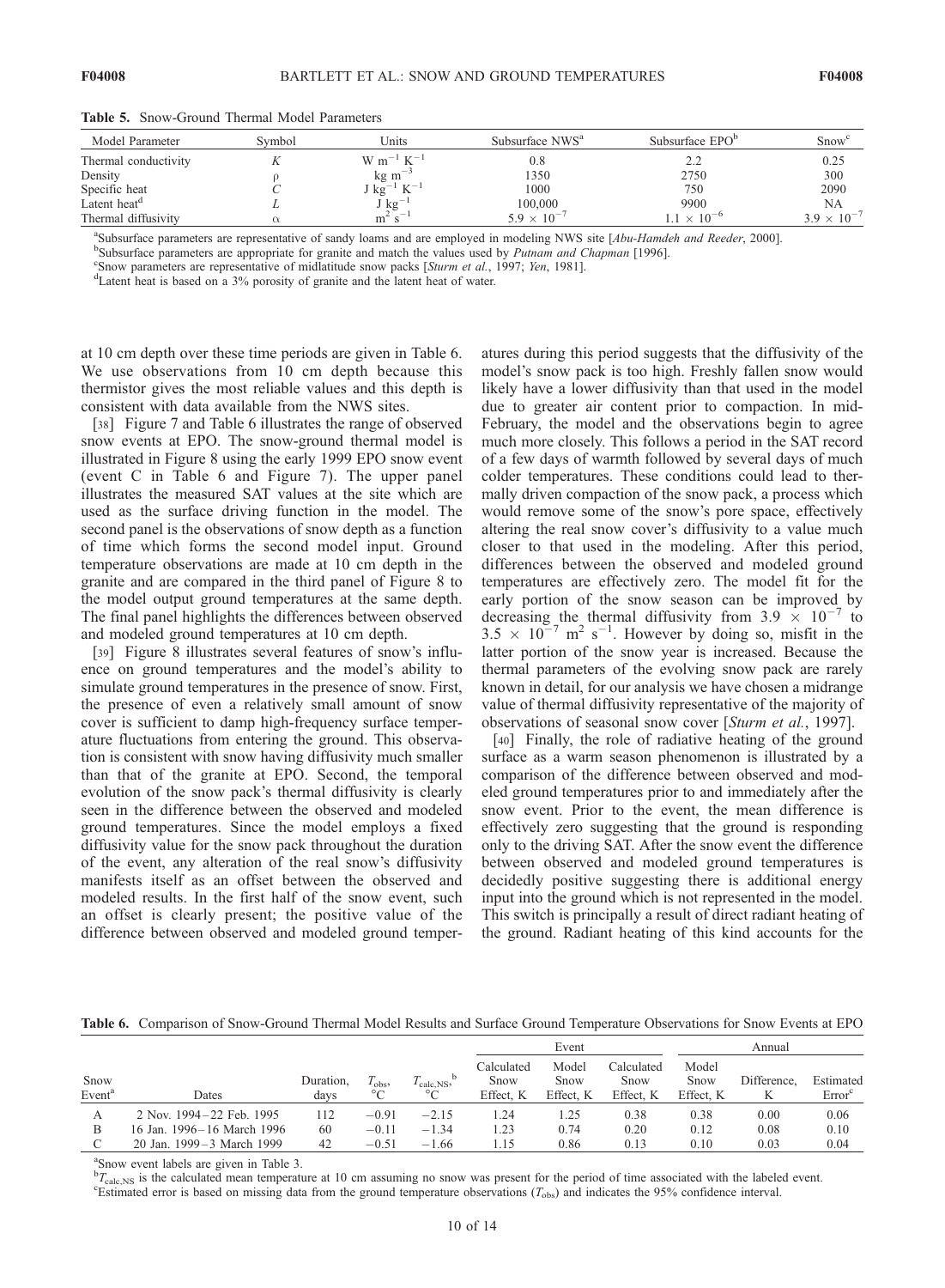

Figure 8. Influence of snow events on ground temperatures during 1999 at EPO. The SAT and snow observations are used as input into the snow-ground thermal model. Model output at 10 cm depth in the ground is compared to observed ground temperatures at 10 cm depth in the third panel. The difference between observed and modeled ground temperatures improves in mid-February likely due to a thermal compaction of the snow pack.

majority of the offset between mean annual air and ground temperatures in midlatitudes, but plays no significant role in determining ground temperatures in the presence of snow.

[41] Table 6 compares the observed influence snow has on ground temperatures at EPO and model results. The table presents observations of ground temperature at 10 cm depth for the period of time snow is present in each of the 3 years. For reference, calculated mean ground temperatures neglecting snow  $(T_{\text{calc,NS}})$  are given at a depth of 10 cm. The difference between the observed and calculated temperatures gives the calculated ''snow effect'' for the period of time of the event. The model predicted magnitude of ground temperature change associated with each snow event for the period of time snow is on the ground is also given. The section labeled ''Annual'' in Table 6 presents the influence each of the events has on mean annual ground temperatures. The differences between the modeled and observed annualized snow effect and the estimated error based on missing observations are also presented.

[42] Event A has a long duration (112 days) masking the ground for much of the winter when air temperatures are less than  $0^{\circ}$ C. This insulating of the ground results in a net warming of 1.24 K over the snow event period which equates to a 0.38 K increase in the annual mean. In contrast, events B and C are late winter, relatively short-duration

events that have considerable warming (1.23 K and 1.15 K, respectively) relative to air temperatures for the period of time snow is present, but produce much smaller changes (0.20 K and 0.13 K, respectively) on mean annual ground temperatures. Model results for these two events underestimate the observed snow effect but can be made to predict the observed effect more closely by adjusting the snow thermal diffusivity to a lower value (consistent with mid to late winter snow cover being less wet than snow arriving in the late fall to early winter), but such adjustments would be arbitrary. Importantly, differences between the calculated and modeled annualized snow effect are within the calculated uncertainty bounds. For all events, the model correctly predicts the sign, relative magnitude, and numeric value (to within the estimated error) of snow's influence on ground temperatures, suggesting that our relatively simple model captures the essence of the annual snow event's thermal influence on ground temperatures at EPO.

## 5.2. Application of Model to NWS Data

[43] In addition to data from EPO, we test the snowground thermal model against a broad range of stations drawn from the NWS Co-Op array. Snow's influence on ground temperatures is calculated in the same manner as described for the EPO data, above. Comparisons are then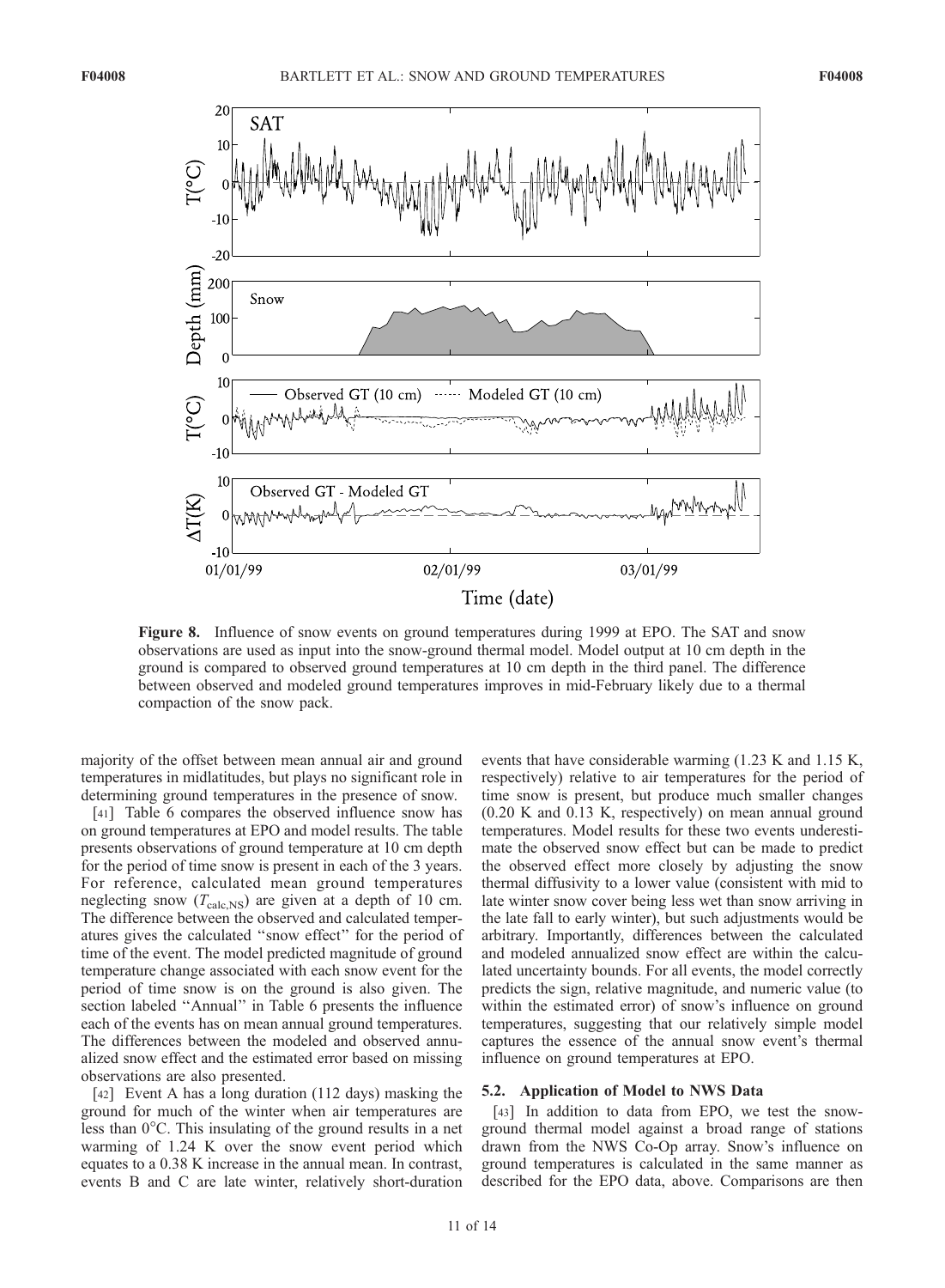

Figure 9. Comparison of modeled and observed influence of snow on mean annual ground temperatures from NWS sites in North America. (a) Comparison of observed and modeled snow effects. The dashed line indicates the one-to-one correspondence. The snow-ground thermal model performs extremely well in midlatitude areas with annual snow seasons of less than 120 days. (b) Difference between observed and modeled snow effects as a function of length of snow event. As the length of the annual snow event increases, model performance degrades.

made between the annualized modeled snow effect (the influence of snow on the mean annual SGT) and the annualized observed snow effect. Since no site specific thermal parameter information is available from the NWS sites, a common set of model parameters for the snow and ground thermal properties is employed across all NWS stations and years. These are given in Table 5.

[44] The annualized results of this test for 217 station years (Figure 9) indicates the fidelity with which the snowground thermal model reproduces the observed influence of snow cover on ground temperatures over a wide range of conditions. The dashed line in Figure 9a represents the oneto-one correspondence; modeled values falling on this line would ''perfectly'' reproduce the annualized observed mean snow effect. The correlation coefficients for the data in Figure 9a is 0.96. We also tested the time series of model and observed snow effect at individual sites within the data set. For the individual sites in the NWS data set, interannual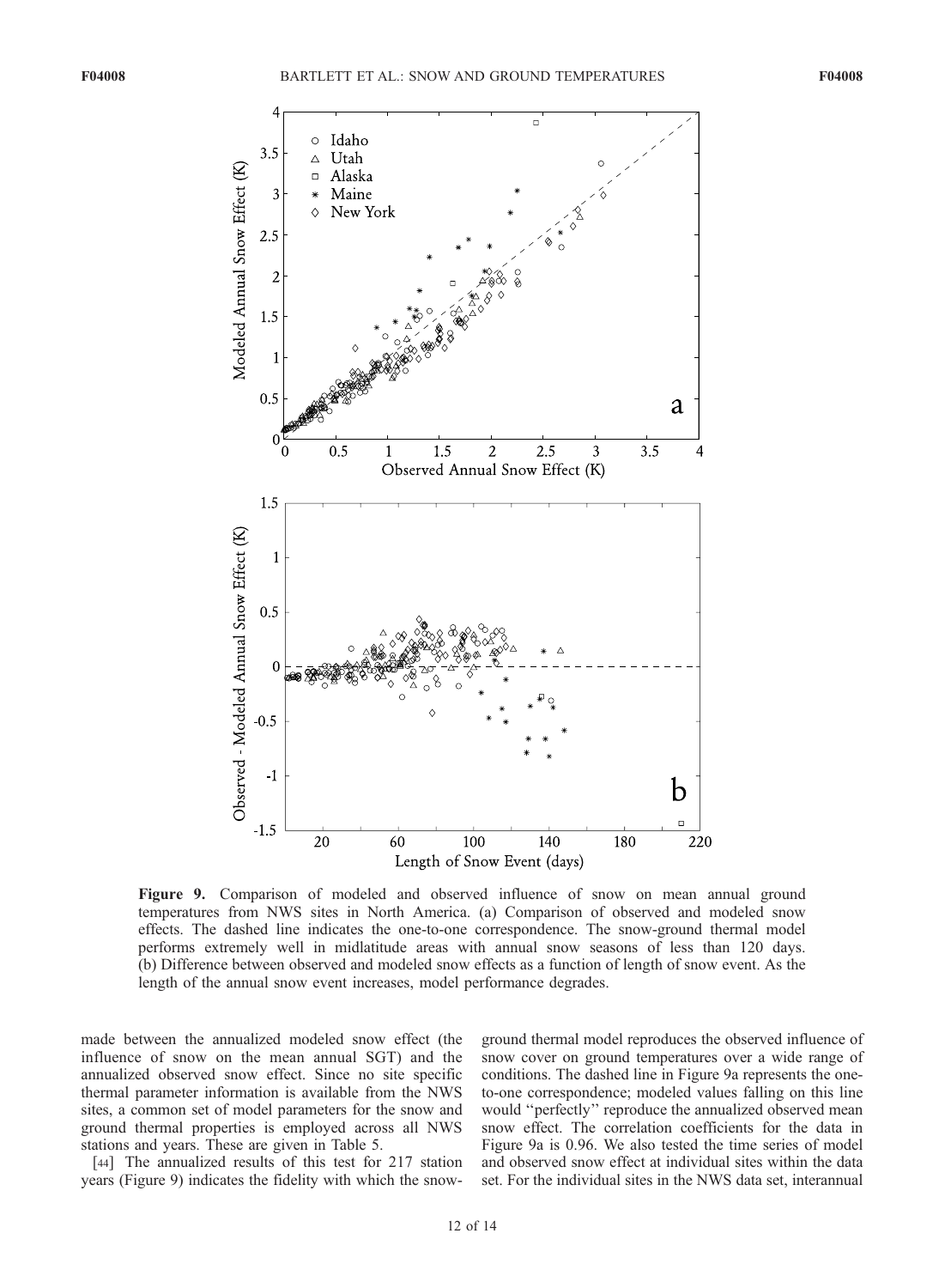correlation of modeled and observed snow effect range from 0.81 to 0.99, strongly indicating that the model is capable of detecting trends in snow's influence on ground temperatures across multiple years.

[45] Figure 9 provides several insights into the value of the relatively simple snow-ground thermal model. First, while snow can either warm or cool the ground depending on its timing and duration (as pointed out in the section on sensitivity), Figure 9a indicates that at these sites and across the years of record in the NWS data set snow cover always warms the mean annual SGT.

[46] Second, the modeled snow effect predicts the observed snow effect extremely well. For station years with a modeled snow effect of less than 1 K (Figure 9a), the RMS difference between model predictions and observations is 0.10 K. The model still functions moderately well under more severe winter conditions, where the annualized snow effect may be as large as 3 K, but the scatter between model results and observations becomes greater as the snow effect becomes larger. The RMS difference between model and observations for all events with a modeled snow effect of greater than 1 K is 0.27 K.

[47] Third, Figure 9b suggests that the scatter is correlated with the length of time snow is on the ground. In general the model performs extremely well in areas where snow seasons are shorter than 60 days and moderately well where snow seasons are between 60 and 100 days. The large scatter for events greater than 120 days results primarily from stations in Maine. This degradation of model results is likely due to the temporal evolution of the snow thermal parameters and the increased period of time that melt dynamics influence ground temperatures, concessions that are made in favor of the ability to apply the model as broadly as possible. Though neither of these aspects of snow physics is currently incorporated into the snowground thermal model, both could be included in future versions of the model with the associated need for additional a priori information.

[48] Finally, ground temperatures from the stations in Alaska (the most northerly stations of those in the data set and the stations with the longest snow season) are reproduced relatively poorly by the model. This is almost certainly due to the fact that the snow at these particular sites overlies permafrost, the dynamics of which are not incorporated in the model.

#### 6. Discussion

[49] This modeling study offers insight into how variations in seasonal snow cover influence the mean annual SGT-SAT difference. In this sensitivity and calibration study we have focused on differences between the magnitude of air and ground temperatures over an annual cycle. An objective in developing this model is to evaluate long-term changes in the offset between air and ground temperatures due to snow cover. Snow may degrade the coupling between air and ground temperature (this coupling is an important assumption in the use of borehole temperaturedepth profiles to reconstruct surface temperature variations) if it introduces long-term systematic changes in the temperature difference.

[50] Midlatitude continental areas in the Northern Hemisphere indicate greatest recent (1976 to 2000) warming during the winter months [Jones et al., 2000]. If snow insulates the ground during this warming, ground temperatures may not record the full magnitude of warming. However, as we have shown the details of differences between air and ground temperatures depend on when the snow comes, how long it stays, and its depth. Recent work on snow cover variability and long-term trends suggest that in Northern Hemisphere midlatitude areas the most significant change in the snow season is that it is ending sooner [Groisman et al., 1994; Frei and Robinson, 1999; Frei et al., 1999; Brown, 2000]. Figure 5 indicates that the effect of shorter snow duration with other aspects generally being the same leads to apparent ground warming relative to SAT trends. The net effect of these two hemispheric effects on ground temperature (SAT warming in the presence during winter and shorter snow duration) may lead to offsetting changes in SGT.

[51] The model presented here contains obvious simplifications of the physics of snow and the nature of the snow year. In our model, snow is represented as a layer that varies in depth with time. However, the thermal properties of snow are assumed to be homogeneous in both space and time. Actual snow undergoes compaction due to melting and refreezing, effectively changing the density and thermal parameters of the medium as a function of time. In addition, snow tends to stratify with denser layers near the bottom of the snow column. Snow melt percolates through the snow pack and provides a mechanism by which some thermal communication between the surface of the snow pack and the ground surface can take place, though in most areas this process is limited in its temporal duration. Our model could be modified to account for these and other complexities of snow pack evolution, but this would require a much larger set of input parameters effectively negating the utility of our model's simplicity. The power of a model based primarily on onset and duration of the snow season is the availability of these parameters from global satellite and meteorological observations. These data can then be used to compute the effect of snow cover on ground temperatures used to infer climatic change over the length of the observational record.

[52] It should also be noted that the model presented here is designed to understand the seasonal and annual variations in SGT due to transient snow cover. The answer to the question of whether snow can be viewed as a conductive insulator or a highly nonlinear moderator of ground temperatures is largely a function of the time frame of interest. As demonstrated in Figure 9, over large spatial areas the firstorder effect of snow on the annual mean SGT is that of a simple insulator. However, the value of this approach decreases as one examines increasingly finer timescales.

[53] A caveat of this snow-ground thermal model is that we assume that energy transfer across the ground-air interface is via conductive heat transfer. We note however, that for borehole temperature depth profiles to be properly interpreted in terms of SGT change, the thermal regime must be conductive and efforts are made by the borehole community to ensure that the temperature-depth records they utilize in reconstructions are governed by conductive heat transfer. Therefore we feel that this snow-ground thermal model can safely be applied to understand the